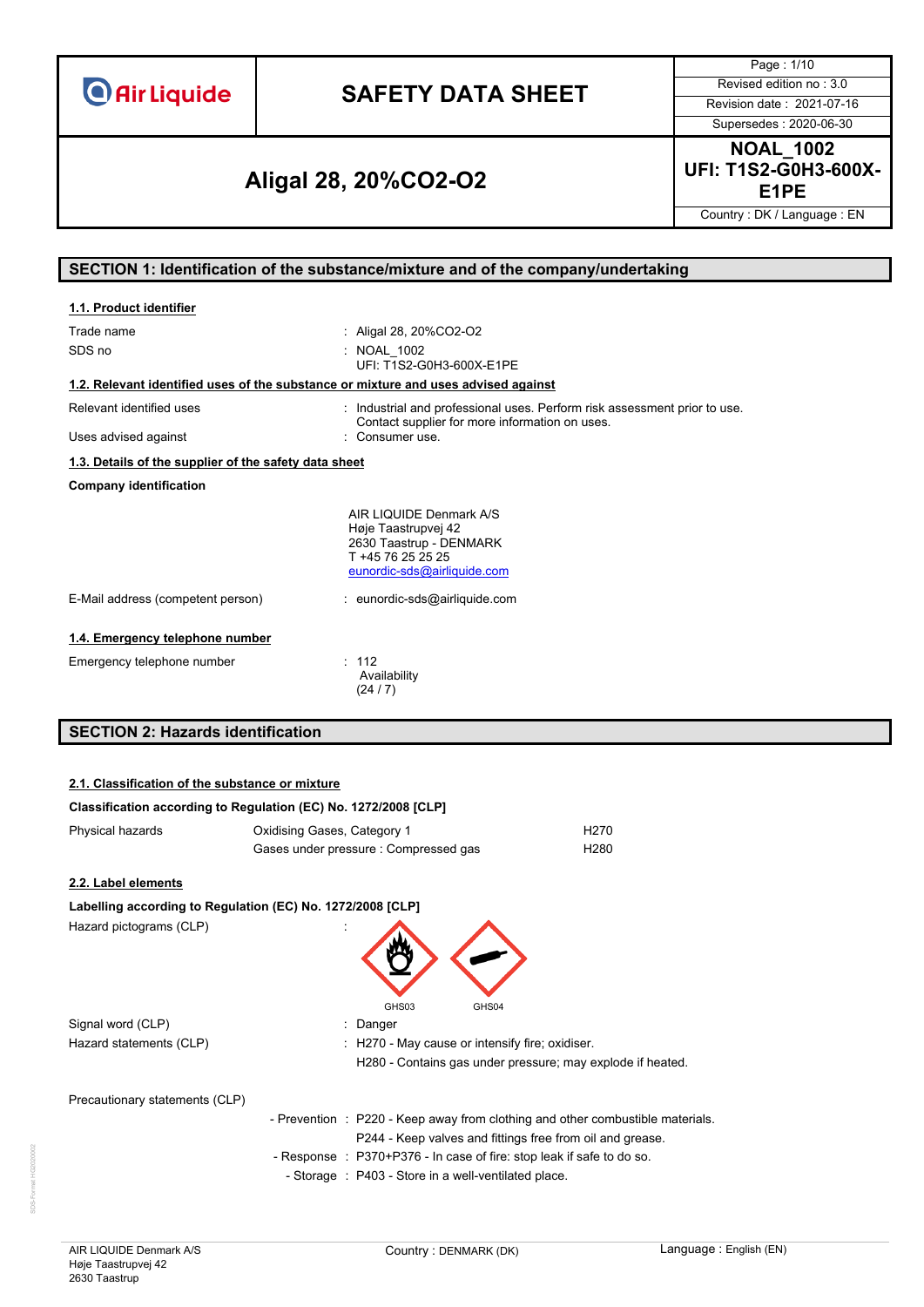### **SAFETY DATA SHEET** Revised edition no : 3.0

Page : 2/10 Supersedes : 2020-06-30

### **E1PE Aligal 28, 20%CO2-O2**

**NOAL\_1002 UFI: T1S2-G0H3-600X-**

Country : DK / Language : EN

#### **2.3. Other hazards**

: None.

#### **SECTION 3: Composition/information on ingredients**

#### : Not applicable. **3.1. Substances**

#### **3.2. Mixtures**

| Name           | <b>Product identifier</b>                                                                 | Composition [V-%]: | <b>Classification according to</b><br>Regulation (EC) No. 1272/2008 [CLP] |
|----------------|-------------------------------------------------------------------------------------------|--------------------|---------------------------------------------------------------------------|
| Oxygen         | (CAS-No.) 7782-44-7<br>(EC-No.) 231-956-9<br>(EC Index-No.) 008-001-00-8<br>(REACH-no) *1 | 80                 | Ox. Gas 1, H270<br>Press. Gas (Comp.), H280                               |
| Carbon dioxide | (CAS-No.) 124-38-9<br>(EC-No.) 204-696-9<br>(EC Index-No.)<br>(REACH-no) *1               | 20                 | Press. Gas (Liq.), H280                                                   |

Full text of H-statements: see section 16

*Contains no other components or impurities which will influence the classification of the product.*

*\*1: Listed in Annex IV / V REACH, exempted from registration.*

*\*3: Registration not required: Substance manufactured or imported < 1t/y.*

#### **SECTION 4: First aid measures**

#### **4.1. Description of first aid measures**

| - Inhalation                                                     | : Remove victim to uncontaminated area wearing self contained breathing apparatus. Keep<br>victim warm and rested. Call a doctor. Perform cardiopulmonary resuscitation if breathing<br>stopped. |  |
|------------------------------------------------------------------|--------------------------------------------------------------------------------------------------------------------------------------------------------------------------------------------------|--|
| - Skin contact                                                   | : Adverse effects not expected from this product.                                                                                                                                                |  |
| - Eye contact                                                    | : Adverse effects not expected from this product.                                                                                                                                                |  |
| - Ingestion                                                      | : Ingestion is not considered a potential route of exposure.                                                                                                                                     |  |
| 4.2. Most important symptoms and effects, both acute and delayed |                                                                                                                                                                                                  |  |

: Refer to section 11.

**4.3. Indication of any immediate medical attention and special treatment needed**

: None.

#### **SECTION 5: Firefighting measures**

#### **5.1. Extinguishing media**

| - Suitable extinguishing media<br>- Unsuitable extinguishing media | : Water spray or fog.<br>: Do not use water jet to extinguish.                      |
|--------------------------------------------------------------------|-------------------------------------------------------------------------------------|
| 5.2. Special hazards arising from the substance or mixture         |                                                                                     |
| Specific hazards                                                   | : Supports combustion.<br>Exposure to fire may cause containers to rupture/explode. |
| Hazardous combustion products                                      | : None.                                                                             |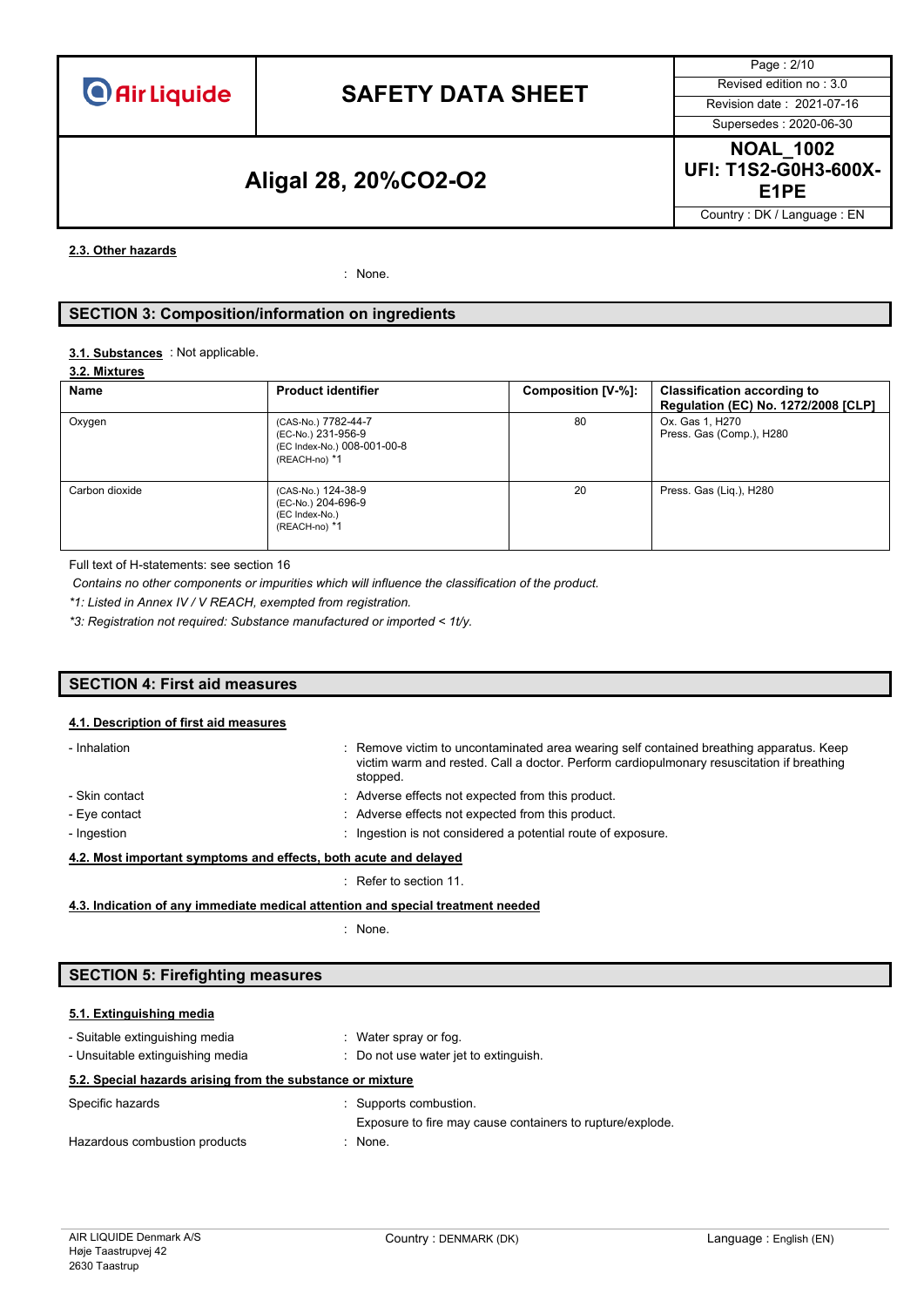### **SAFETY DATA SHEET** Revised edition no : 3.0

Page : 3/10

Supersedes : 2020-06-30

### **E1PE Aligal 28, 20%CO2-O2**

**NOAL\_1002 UFI: T1S2-G0H3-600X-**

Country : DK / Language : EN

| 5.3. Advice for firefighters                   |                                                                                                                                                                                                                                                                                                                 |
|------------------------------------------------|-----------------------------------------------------------------------------------------------------------------------------------------------------------------------------------------------------------------------------------------------------------------------------------------------------------------|
| Specific methods                               | Use fire control measures appropriate for the surrounding fire. Exposure to fire and heat<br>radiation may cause gas receptacles to rupture. Cool endangered receptacles with water spray<br>jet from a protected position. Prevent water used in emergency cases from entering sewers and<br>drainage systems. |
|                                                | If possible, stop flow of product.                                                                                                                                                                                                                                                                              |
|                                                | Use water spray or fog to knock down fire fumes if possible.                                                                                                                                                                                                                                                    |
|                                                | Move containers away from the fire area if this can be done without risk.                                                                                                                                                                                                                                       |
| Special protective equipment for fire fighters | Standard protective clothing and equipment (Self Contained Breathing Apparatus) for fire<br>fighters.                                                                                                                                                                                                           |
|                                                | Standard EN 469 - Protective clothing for firefighters. Standard - EN 659: Protective gloves for<br>firefighters.                                                                                                                                                                                               |
|                                                |                                                                                                                                                                                                                                                                                                                 |

### **SECTION 6: Accidental release measures**

#### **6.1. Personal precautions, protective equipment and emergency procedures**

|                                                           | : Try to stop release.                                                                                         |
|-----------------------------------------------------------|----------------------------------------------------------------------------------------------------------------|
|                                                           | Evacuate area.                                                                                                 |
|                                                           | Monitor concentration of released product.                                                                     |
|                                                           | Wear self-contained breathing apparatus when entering area unless atmosphere is proved to<br>be safe.          |
|                                                           | Eliminate ignition sources.                                                                                    |
|                                                           | Ensure adequate air ventilation.                                                                               |
|                                                           | Prevent from entering sewers, basements and workpits, or any place where its accumulation<br>can be dangerous. |
|                                                           | Act in accordance with local emergency plan.                                                                   |
|                                                           | Stay upwind.                                                                                                   |
| 6.2. Environmental precautions                            |                                                                                                                |
|                                                           | : Try to stop release.                                                                                         |
| 6.3. Methods and material for containment and cleaning up |                                                                                                                |
|                                                           | : Ventilate area.                                                                                              |
| 6.4. Reference to other sections                          |                                                                                                                |
|                                                           | : See also sections 8 and 13.                                                                                  |

#### **SECTION 7: Handling and storage**

2630 Taastrup

#### AIR LIQUIDE Denmark A/S Høje Taastrupvej 42 Country : DENMARK (DK) Country : DENMARK (DK) **7.1. Precautions for safe handling** Safe use of the product : Do not breathe gas. Avoid release of product into atmosphere. The product must be handled in accordance with good industrial hygiene and safety procedures. Only experienced and properly instructed persons should handle gases under pressure. Consider pressure relief device(s) in gas installations. Ensure the complete gas system was (or is regularily) checked for leaks before use. Do not smoke while handling product. Keep equipment free from oil and grease. For more guidance, refer to the EIGA Doc. 33 - Cleaning of Equipment for Oxygen Service downloadable at http://www.eiga.eu. Use no oil or grease. Use only properly specified equipment which is suitable for this product, its supply pressure and temperature. Contact your gas supplier if in doubt. Use only oxygen approved lubricants and oxygen approved sealings.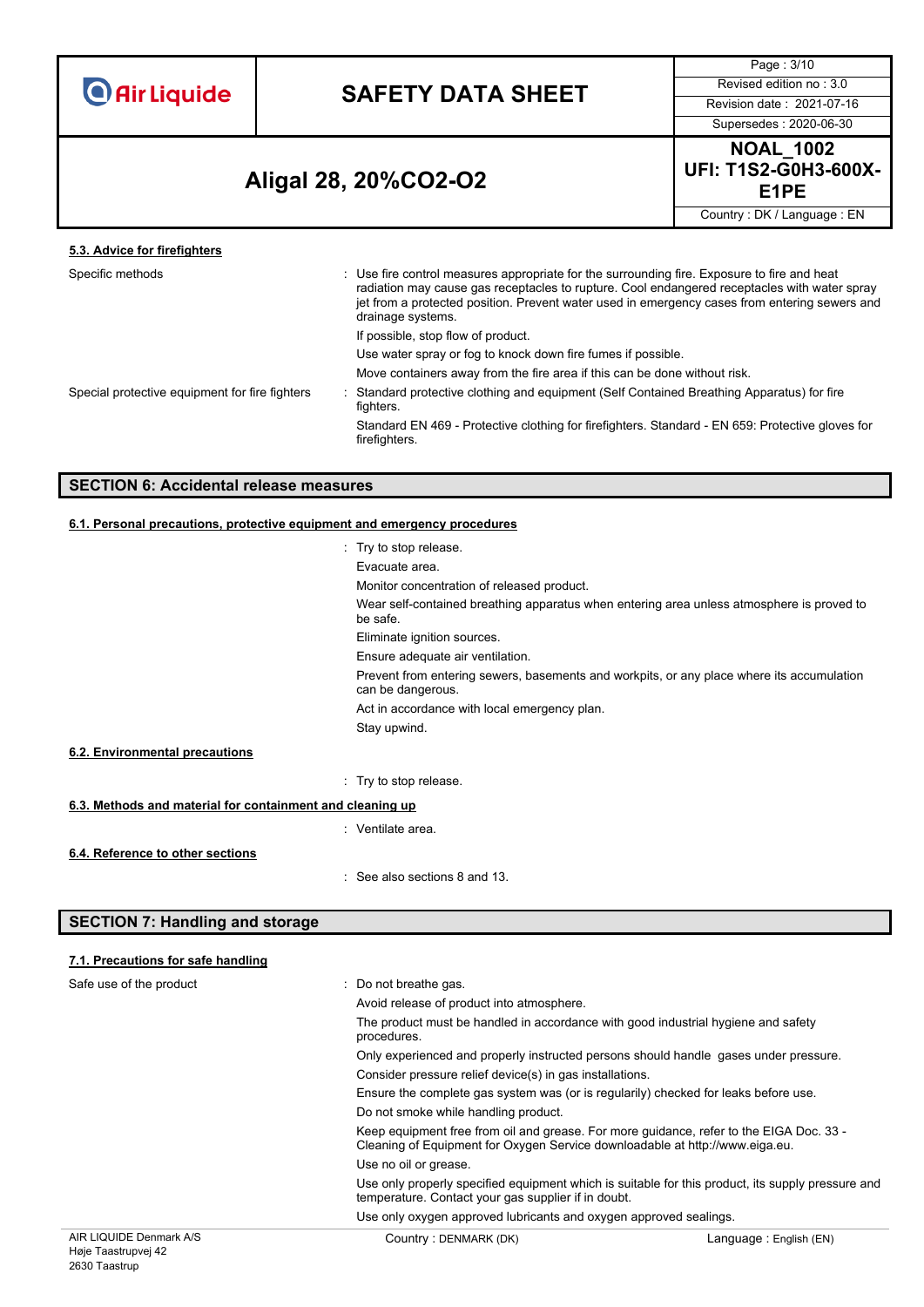| <b>O</b> Air Liquide |  |  |
|----------------------|--|--|
|                      |  |  |

# **SAFETY DATA SHEET** Revised edition no : 3.0

Supersedes : 2020-06-30

Page : 4/10

### **E1PE Aligal 28, 20%CO2-O2**



Country : DK / Language : EN

|                                                                   | Avoid suck back of water, acid and alkalis.                                                                                                                      |
|-------------------------------------------------------------------|------------------------------------------------------------------------------------------------------------------------------------------------------------------|
| Safe handling of the gas receptacle                               | Refer to supplier's container handling instructions.                                                                                                             |
|                                                                   | Do not allow backfeed into the container.                                                                                                                        |
|                                                                   | Protect containers from physical damage; do not drag, roll, slide or drop.                                                                                       |
|                                                                   | When moving cylinders, even for short distances, use a cart (trolley, hand truck, etc.) designed<br>to transport cylinders.                                      |
|                                                                   | Leave valve protection caps in place until the container has been secured against either a wall<br>or bench or placed in a container stand and is ready for use. |
|                                                                   | If user experiences any difficulty operating valve discontinue use and contact supplier.                                                                         |
|                                                                   | Never attempt to repair or modify container valves or safety relief devices.                                                                                     |
|                                                                   | Damaged valves should be reported immediately to the supplier.                                                                                                   |
|                                                                   | Keep container valve outlets clean and free from contaminants particularly oil and water.                                                                        |
|                                                                   | Replace valve outlet caps or plugs and container caps where supplied as soon as container is<br>disconnected from equipment.                                     |
|                                                                   | Close container valve after each use and when empty, even if still connected to equipment.                                                                       |
|                                                                   | Never attempt to transfer gases from one cylinder/container to another.                                                                                          |
|                                                                   | Never use direct flame or electrical heating devices to raise the pressure of a container.                                                                       |
|                                                                   | Do not remove or deface labels provided by the supplier for the identification of the content of<br>the container.                                               |
|                                                                   | Suck back of water into the container must be prevented.                                                                                                         |
|                                                                   | Open valve slowly to avoid pressure shock.                                                                                                                       |
| 7.2. Conditions for safe storage, including any incompatibilities |                                                                                                                                                                  |
|                                                                   | : Observe all regulations and local requirements regarding storage of containers.                                                                                |
|                                                                   | Containers should not be stored in conditions likely to encourage corrosion.                                                                                     |
|                                                                   | Container valve guards or caps should be in place.                                                                                                               |
|                                                                   | Containers should be stored in the vertical position and properly secured to prevent them from<br>falling over.                                                  |
|                                                                   | Stored containers should be periodically checked for general condition and leakage.                                                                              |
|                                                                   | Keep container below 50°C in a well ventilated place.                                                                                                            |
|                                                                   | Segregate from flammable gases and other flammable materials in store.                                                                                           |
|                                                                   | Store containers in location free from fire risk and away from sources of heat and ignition.                                                                     |
|                                                                   | Keep away from combustible materials.                                                                                                                            |
| 7.3. Specific end use(s)                                          |                                                                                                                                                                  |
|                                                                   |                                                                                                                                                                  |

: None.

#### **SECTION 8: Exposure controls/personal protection**

#### **8.1. Control parameters**

| Carbon dioxide (124-38-9)                     |                                               |
|-----------------------------------------------|-----------------------------------------------|
| <b>EU - Occupational Exposure Limits</b>      |                                               |
| Local name                                    | Carbon dioxide                                |
| IOELV TWA (mg/m <sup>3</sup> )                | 9000 mg/m <sup>3</sup>                        |
| IOELV TWA (ppm)                               | 5000 ppm                                      |
| <b>Denmark - Occupational Exposure Limits</b> |                                               |
| Local name                                    | Carbondioxid (Kuldioxid; Kulsyre)             |
| Grænseværdi (8 timer) (mg/m <sup>3</sup> )    | 9000 mg/m <sup>3</sup>                        |
| Grænseværdi (8 timer) (ppm)                   | 5000 ppm                                      |
| Anmærkninger (DK)                             | E (betyder, at stoffet har en EF-grænseværdi) |

DNEL (Derived-No Effect Level) : None available.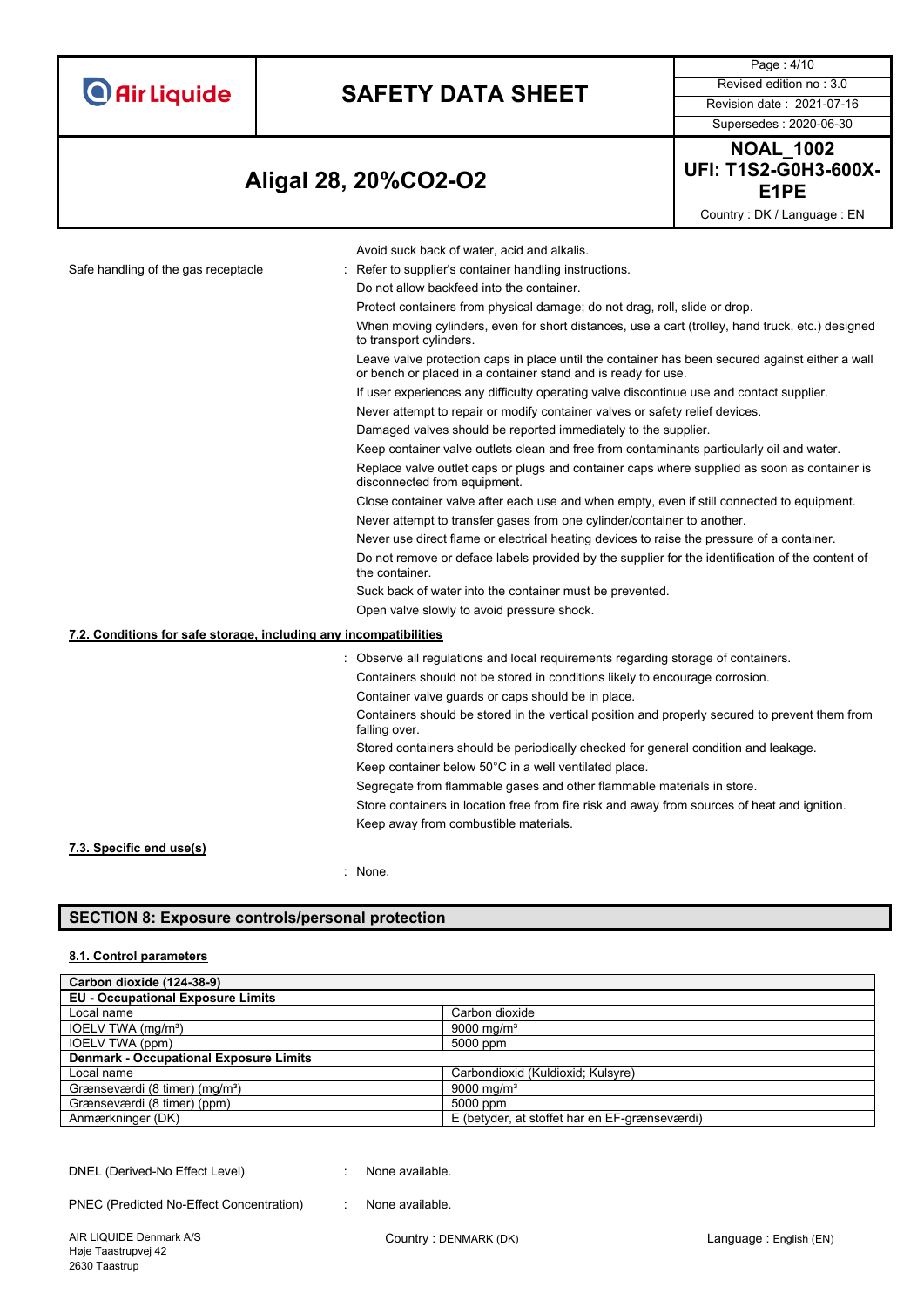# **SAFETY DATA SHEET** Revised edition no : 3.0

Supersedes : 2020-06-30

Page : 5/10

### **E1PE Aligal 28, 20%CO2-O2**

**NOAL\_1002 UFI: T1S2-G0H3-600X-**

Country : DK / Language : EN

#### **8.2. Exposure controls**

| 8.2.1. Appropriate engineering controls                                   |                                                                                                                                                                                                                                                                                                                                                                                                                                                           |
|---------------------------------------------------------------------------|-----------------------------------------------------------------------------------------------------------------------------------------------------------------------------------------------------------------------------------------------------------------------------------------------------------------------------------------------------------------------------------------------------------------------------------------------------------|
|                                                                           | : Provide adequate general and local exhaust ventilation.                                                                                                                                                                                                                                                                                                                                                                                                 |
|                                                                           | Systems under pressure should be regularily checked for leakages.                                                                                                                                                                                                                                                                                                                                                                                         |
|                                                                           | Ensure exposure is below occupational exposure limits (where available).                                                                                                                                                                                                                                                                                                                                                                                  |
|                                                                           | Gas detectors should be used when oxidising gases may be released.                                                                                                                                                                                                                                                                                                                                                                                        |
|                                                                           | Consider the use of a work permit system e.g. for maintenance activities.                                                                                                                                                                                                                                                                                                                                                                                 |
| 8.2.2. Individual protection measures, e.g. personal protective equipment |                                                                                                                                                                                                                                                                                                                                                                                                                                                           |
|                                                                           | . A risk assessment should be conducted and documented in each work area to assess the risks<br>related to the use of the product and to select the PPE that matches the relevant risk. The<br>following recommendations should be considered:<br>PPE compliant to the recommended EN/ISO standards should be selected.                                                                                                                                   |
| • Eye/face protection                                                     | : Wear safety glasses with side shields.<br>Standard EN 166 - Personal eye-protection - specifications.                                                                                                                                                                                                                                                                                                                                                   |
| • Skin protection                                                         |                                                                                                                                                                                                                                                                                                                                                                                                                                                           |
| - Hand protection                                                         | : Wear working gloves when handling gas containers.                                                                                                                                                                                                                                                                                                                                                                                                       |
|                                                                           | Standard EN 388 - Protective gloves against mechanical risk.                                                                                                                                                                                                                                                                                                                                                                                              |
| - Other                                                                   | : Wear safety shoes while handling containers.<br>Standard EN ISO 20345 - Personal protective equipment - Safety footwear.                                                                                                                                                                                                                                                                                                                                |
| • Respiratory protection                                                  | : Gas filters may be used if all surrounding conditions e.g. type and concentration of the<br>contaminant(s) and duration of use are known.<br>Use gas filters with full face mask, where exposure limits may be exceeded for a short-term<br>period, e.g. connecting or disconnecting containers.<br>Gas filters do not protect against oxygen deficiency.<br>Standard EN 14387 - Gas filter(s), combined filter(s) and standard EN136, full face masks. |
| • Thermal hazards                                                         | : None in addition to the above sections.                                                                                                                                                                                                                                                                                                                                                                                                                 |
| 8.2.3. Environmental exposure controls                                    | Refer to local regulations for restriction of emissions to the atmosphere. See section 13 for                                                                                                                                                                                                                                                                                                                                                             |
|                                                                           |                                                                                                                                                                                                                                                                                                                                                                                                                                                           |

specific methods for waste gas treatment.

#### **SECTION 9: Physical and chemical properties**

#### **9.1. Information on basic physical and chemical properties**

#### Appearance

| Physical state at 20°C / 101.3kPa | : Gas                                                                                         |
|-----------------------------------|-----------------------------------------------------------------------------------------------|
| Colour                            | : Mixture contains one or more component(s) which have the following colour(s):<br>Colourless |
| Odour                             | : Odourless.                                                                                  |
| Odour threshold                   | : Odour threshold is subjective and inadequate to warn of overexposure.                       |
| рH                                | : Not applicable for gases and gas mixtures.                                                  |
| Melting point / Freezing point    | : Not applicable for gas mixtures.                                                            |
| Boiling point                     | : Not applicable for gas mixtures.                                                            |
| Flash point                       | : Not applicable for gases and gas mixtures.                                                  |
| Evaporation rate                  | : Not applicable for gases and gas mixtures.                                                  |
| Flammability (solid, gas)         | : Non flammable.                                                                              |
| <b>Explosive limits</b>           | Non flammable.                                                                                |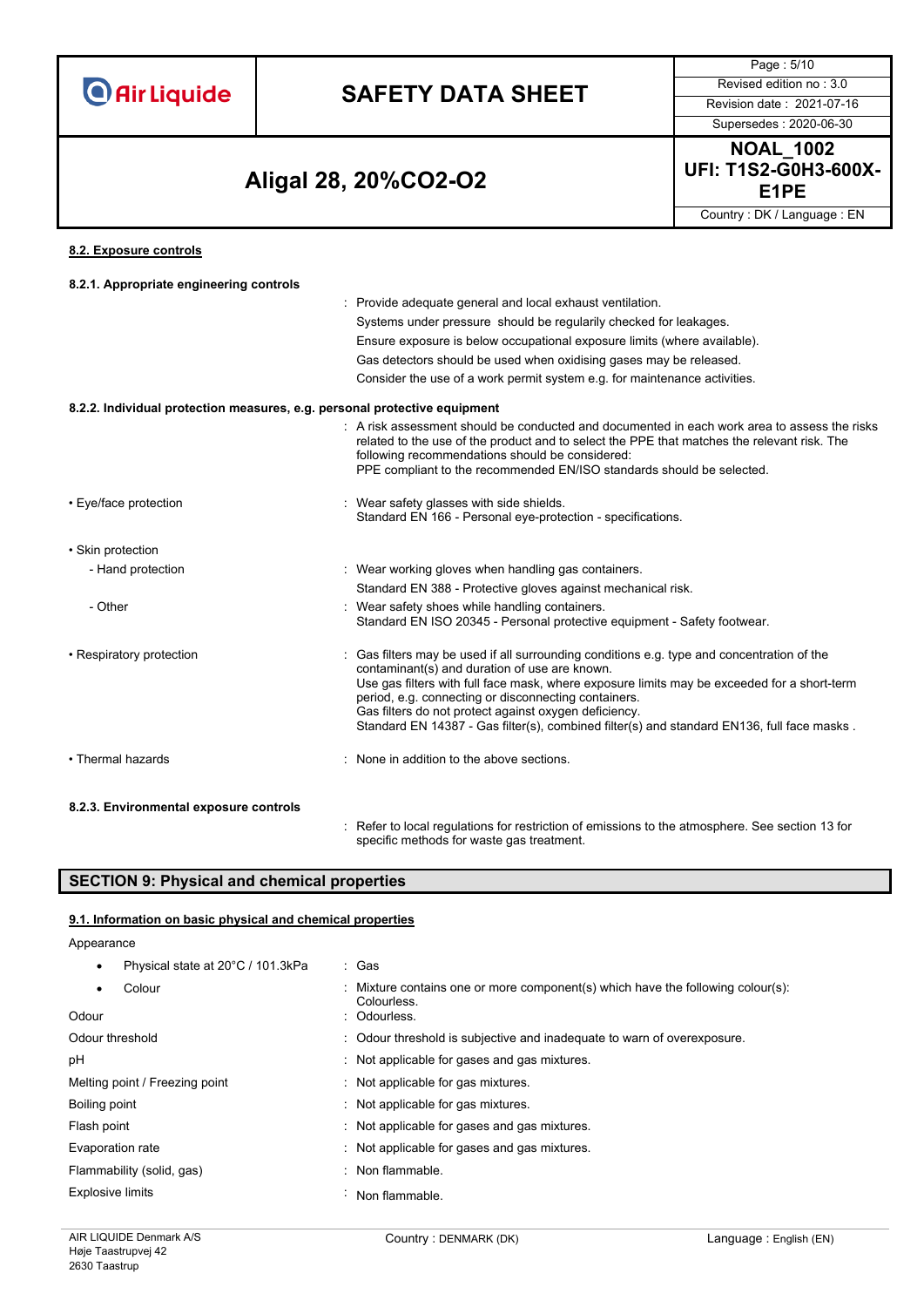### **SAFETY DATA SHEET** Revised edition no : 3.0

Supersedes : 2020-06-30

Page : 6/10

### **E1PE Aligal 28, 20%CO2-O2**

**NOAL\_1002 UFI: T1S2-G0H3-600X-**

Country : DK / Language : EN

| Vapour pressure [20°C]                          | : Not applicable.                                                                                                                                 |
|-------------------------------------------------|---------------------------------------------------------------------------------------------------------------------------------------------------|
| Vapour pressure [50°C]                          | : Not applicable.                                                                                                                                 |
| Vapour density                                  | : Not applicable.                                                                                                                                 |
| Relative density, gas (air=1)                   | : Heavier than air.                                                                                                                               |
| Water solubility                                | $\therefore$ Solubility in water of component(s) of the mixture $\therefore$<br>• Carbon dioxide: 2000 mg/l Completely soluble. • Oxygen: 39 mg/l |
| Partition coefficient n-octanol/water (Log Kow) | : Not applicable for gas mixtures.                                                                                                                |
| Auto-ignition temperature                       | : Non flammable.                                                                                                                                  |
| Decomposition temperature                       | : Not applicable.                                                                                                                                 |
| Viscosity                                       | : No reliable data available.                                                                                                                     |
| Explosive properties                            | : Not applicable.                                                                                                                                 |
| Oxidising properties                            | : Oxidiser.                                                                                                                                       |
| 9.2. Other information                          |                                                                                                                                                   |
| Molar mass                                      | : Not applicable for gas mixtures.                                                                                                                |
| Other data                                      | : Gas/vapour heavier than air. May accumulate in confined spaces, particularly at or below<br>around level.                                       |

### **SECTION 10: Stability and reactivity 10.1. Reactivity** : No reactivity hazard other than the effects described in sub-sections below. **10.2. Chemical stability** : Stable under normal conditions. **10.3. Possibility of hazardous reactions** : Violently oxidises organic material. **10.4. Conditions to avoid** : Avoid moisture in installation systems. **10.5. Incompatible materials** : May react violently with combustible materials. May react violently with reducing agents. Keep equipment free from oil and grease. For more guidance, refer to the EIGA Doc. 33 - Cleaning of Equipment for Oxygen Service downloadable at http://www.eiga.eu. For additional information on compatibility refer to ISO 11114. **10.6. Hazardous decomposition products**

: Under normal conditions of storage and use, hazardous decomposition products should not be

produced.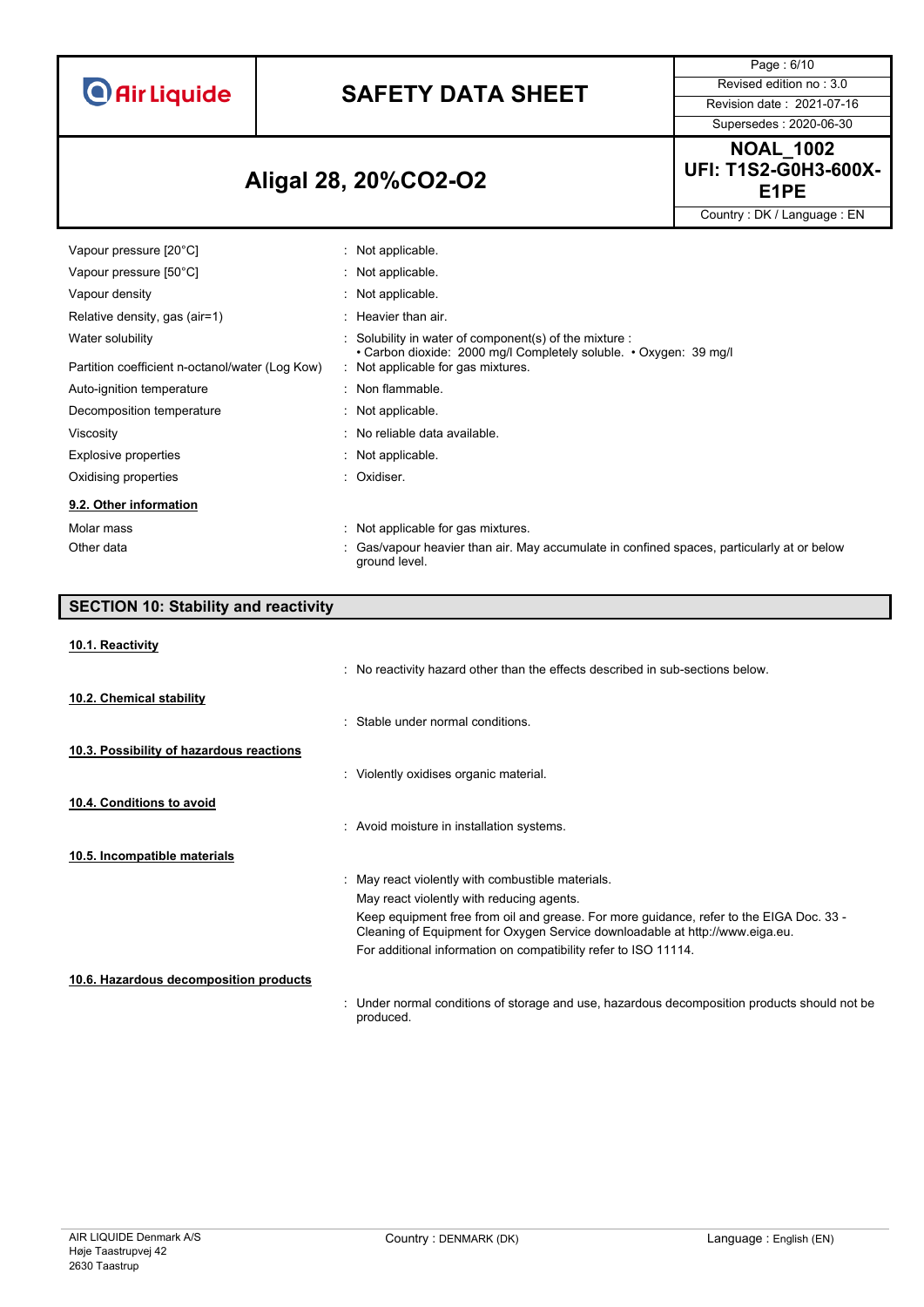# **SAFETY DATA SHEET** Revised edition no : 3.0

Supersedes : 2020-06-30

Page : 7/10

### **E1PE Aligal 28, 20%CO2-O2**

**NOAL\_1002 UFI: T1S2-G0H3-600X-**

Country : DK / Language : EN

### **SECTION 11: Toxicological information**

#### **11.1. Information on toxicological effects**

| <b>Acute toxicity</b>                | : Toxicological effects not expected from this product if occupational exposure limit values are<br>not exceeded.                                                                                                                                                                                                                                                                                                                               |
|--------------------------------------|-------------------------------------------------------------------------------------------------------------------------------------------------------------------------------------------------------------------------------------------------------------------------------------------------------------------------------------------------------------------------------------------------------------------------------------------------|
|                                      | Unlike simple asphyxiants, carbon dioxide has the ability to cause death even when normal<br>oxygen levels (20-21%) are maintained. 5% CO2 has been found to act synergistically to<br>increase the toxicity of certain other gases (CO, NO2). CO2 has been shown to enhance the<br>production of carboxy- or met-hemoglobin by these gases possibly due to carbon dioxide's<br>stimulatory effects on the respiratory and circulatory systems. |
|                                      | For more information, see 'EIGA Safety Info 24: Carbon Dioxide, Physiological Hazards' at<br>www.eiga.eu.                                                                                                                                                                                                                                                                                                                                       |
| <b>Skin corrosion/irritation</b>     | : No known effects from this product.                                                                                                                                                                                                                                                                                                                                                                                                           |
| Serious eye damage/irritation        | : No known effects from this product.                                                                                                                                                                                                                                                                                                                                                                                                           |
| Respiratory or skin sensitisation    | : No known effects from this product.                                                                                                                                                                                                                                                                                                                                                                                                           |
| Germ cell mutagenicity               | : No known effects from this product.                                                                                                                                                                                                                                                                                                                                                                                                           |
| Carcinogenicity                      | : No known effects from this product.                                                                                                                                                                                                                                                                                                                                                                                                           |
| <b>Reproductive toxicity</b>         |                                                                                                                                                                                                                                                                                                                                                                                                                                                 |
| Toxic for reproduction: Fertility    | : No known effects from this product.                                                                                                                                                                                                                                                                                                                                                                                                           |
| Toxic for reproduction: unborn child | : No known effects from this product.                                                                                                                                                                                                                                                                                                                                                                                                           |
| <b>STOT-single exposure</b>          | : No known effects from this product.                                                                                                                                                                                                                                                                                                                                                                                                           |
| <b>STOT-repeated exposure</b>        | : No known effects from this product.                                                                                                                                                                                                                                                                                                                                                                                                           |
| <b>Aspiration hazard</b>             | Not applicable for gases and gas mixtures.                                                                                                                                                                                                                                                                                                                                                                                                      |

#### **SECTION 12: Ecological information**

#### **12.1. Toxicity**

| Assessment                               | : No ecological damage caused by this product.                                                                                    |
|------------------------------------------|-----------------------------------------------------------------------------------------------------------------------------------|
| EC50 48h - Daphnia magna [mg/l]          | : No data available.                                                                                                              |
| EC50 72h - Algae [mg/l]                  | No data available.                                                                                                                |
| LC50 96 h - Fish [mg/l]                  | : No data available.                                                                                                              |
| 12.2. Persistence and degradability      |                                                                                                                                   |
| Assessment                               | : No ecological damage caused by this product.                                                                                    |
| 12.3. Bioaccumulative potential          |                                                                                                                                   |
| Assessment                               | : No data available.                                                                                                              |
| <u>12.4. Mobility in soil</u>            |                                                                                                                                   |
| Assessment                               | : Because of its high volatility, the product is unlikely to cause ground or water pollution.<br>Partition into soil is unlikely. |
| 12.5. Results of PBT and vPvB assessment |                                                                                                                                   |
| Assessment                               | : Not classified as PBT or vPvB.                                                                                                  |
| 12.6. Other adverse effects              |                                                                                                                                   |
| Other adverse effects                    | : No known effects from this product.                                                                                             |
| Effect on the ozone layer                | : None.                                                                                                                           |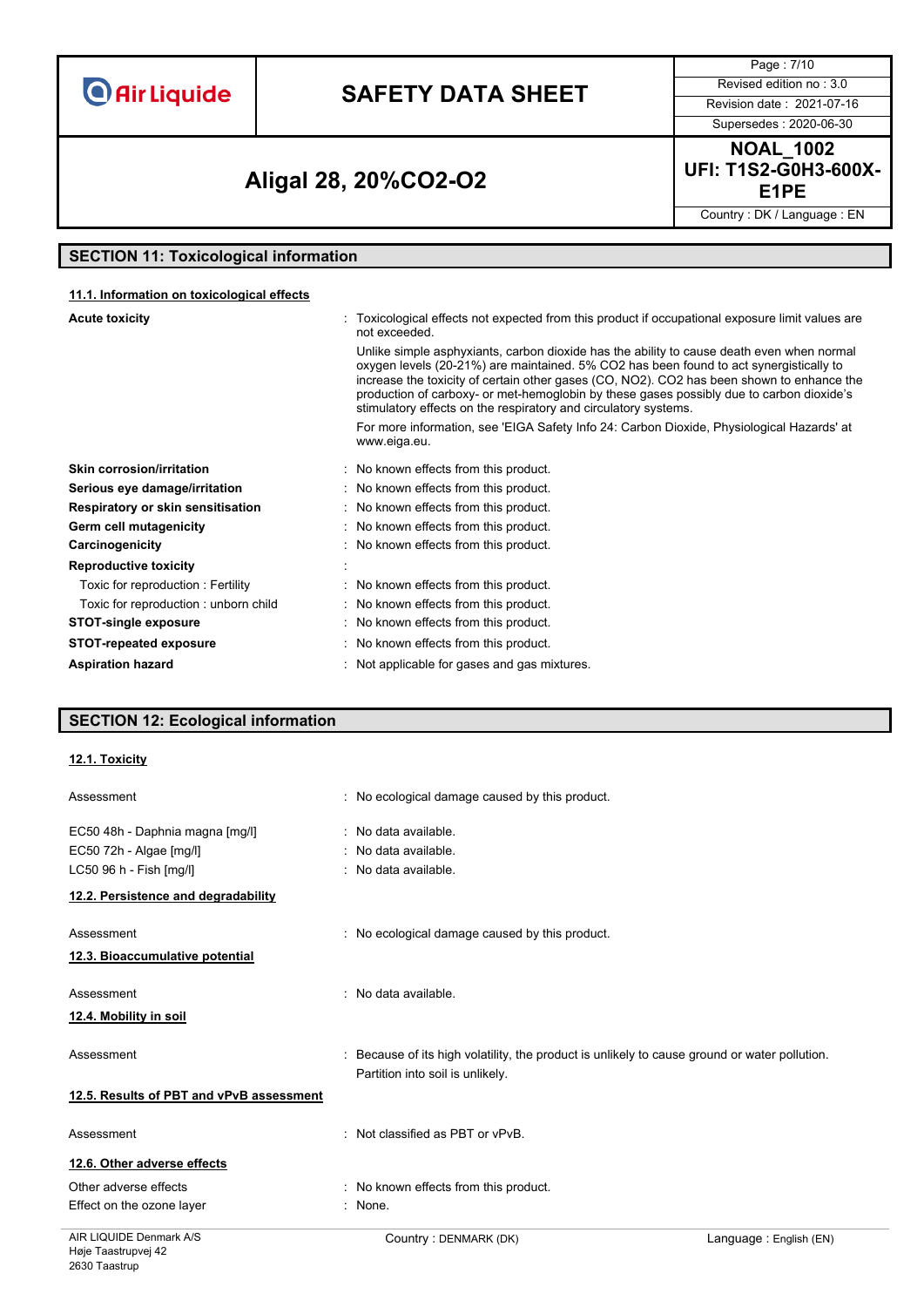|                                                                                                                                                                                                                                 |                                                                                                | Page: 8/10                                       |
|---------------------------------------------------------------------------------------------------------------------------------------------------------------------------------------------------------------------------------|------------------------------------------------------------------------------------------------|--------------------------------------------------|
|                                                                                                                                                                                                                                 |                                                                                                | Revised edition no: 3.0                          |
| <b>O</b> Air Liquide                                                                                                                                                                                                            | <b>SAFETY DATA SHEET</b>                                                                       | Revision date: 2021-07-16                        |
|                                                                                                                                                                                                                                 |                                                                                                | Supersedes: 2020-06-30                           |
|                                                                                                                                                                                                                                 |                                                                                                | <b>NOAL_1002</b>                                 |
|                                                                                                                                                                                                                                 | Aligal 28, 20%CO2-O2                                                                           | <b>UFI: T1S2-G0H3-600X-</b><br>E <sub>1</sub> PE |
|                                                                                                                                                                                                                                 |                                                                                                | Country: DK / Language: EN                       |
| Effect on global warming                                                                                                                                                                                                        | : Contains greenhouse gas(es).                                                                 |                                                  |
| <b>SECTION 13: Disposal considerations</b>                                                                                                                                                                                      |                                                                                                |                                                  |
| 13.1. Waste treatment methods                                                                                                                                                                                                   |                                                                                                |                                                  |
|                                                                                                                                                                                                                                 | Contact supplier if guidance is required.                                                      |                                                  |
|                                                                                                                                                                                                                                 | May be vented to atmosphere in a well ventilated place.                                        |                                                  |
|                                                                                                                                                                                                                                 | Do not discharge into any place where its accumulation could be dangerous.                     |                                                  |
|                                                                                                                                                                                                                                 | Ensure that the emission levels from local regulations or operating permits are not exceeded.  |                                                  |
|                                                                                                                                                                                                                                 | Refer to the EIGA code of practice Doc.30 "Disposal of Gases", downloadable at                 |                                                  |
|                                                                                                                                                                                                                                 | http://www.eiga.org for more guidance on suitable disposal methods.                            |                                                  |
|                                                                                                                                                                                                                                 | Return unused product in original container to supplier.                                       |                                                  |
| List of hazardous waste codes (from                                                                                                                                                                                             | : 16 05 04 *: Gases in pressure containers (including halons) containing hazardous substances. |                                                  |
| Commission Decision 2000/532/EC as                                                                                                                                                                                              |                                                                                                |                                                  |
| amended)                                                                                                                                                                                                                        |                                                                                                |                                                  |
| 13.2. Additional information                                                                                                                                                                                                    |                                                                                                |                                                  |
|                                                                                                                                                                                                                                 | : External treatment and disposal of waste should comply with applicable local and/or national |                                                  |
|                                                                                                                                                                                                                                 | regulations.                                                                                   |                                                  |
|                                                                                                                                                                                                                                 |                                                                                                |                                                  |
|                                                                                                                                                                                                                                 |                                                                                                |                                                  |
| <b>SECTION 14: Transport information</b>                                                                                                                                                                                        |                                                                                                |                                                  |
| 14.1. UN number                                                                                                                                                                                                                 |                                                                                                |                                                  |
| UN-No.                                                                                                                                                                                                                          | : 3156                                                                                         |                                                  |
| 14.2. UN proper shipping name                                                                                                                                                                                                   |                                                                                                |                                                  |
|                                                                                                                                                                                                                                 |                                                                                                |                                                  |
| Transport by road/rail (ADR/RID)                                                                                                                                                                                                | COMPRESSED GAS, OXIDIZING, N.O.S. (Oxygen, Carbon dioxide)                                     |                                                  |
|                                                                                                                                                                                                                                 | Compressed gas, oxidizing, n.o.s. (Oxygen, Carbon dioxide)                                     |                                                  |
|                                                                                                                                                                                                                                 | COMPRESSED GAS, OXIDIZING, N.O.S. (Oxygen, Carbon dioxide)                                     |                                                  |
| Transport by air (ICAO-TI / IATA-DGR)<br>Transport by sea (IMDG)<br>14.3. Transport hazard class(es)                                                                                                                            |                                                                                                |                                                  |
| Labelling                                                                                                                                                                                                                       |                                                                                                |                                                  |
|                                                                                                                                                                                                                                 |                                                                                                |                                                  |
|                                                                                                                                                                                                                                 | 2.2 : Non-flammable, non-toxic gases.                                                          |                                                  |
|                                                                                                                                                                                                                                 | 5.1 : Oxidizing substances.                                                                    |                                                  |
|                                                                                                                                                                                                                                 |                                                                                                |                                                  |
|                                                                                                                                                                                                                                 | $\therefore$ 2                                                                                 |                                                  |
|                                                                                                                                                                                                                                 | : 10                                                                                           |                                                  |
|                                                                                                                                                                                                                                 | : 25                                                                                           |                                                  |
| Class<br><b>Classification code</b>                                                                                                                                                                                             | : E - Passage forbidden through tunnels of category E                                          |                                                  |
|                                                                                                                                                                                                                                 |                                                                                                |                                                  |
|                                                                                                                                                                                                                                 | : 2.2(5.1)                                                                                     |                                                  |
|                                                                                                                                                                                                                                 |                                                                                                |                                                  |
| Transport by road/rail (ADR/RID)<br>Hazard identification number<br><b>Tunnel Restriction</b><br>Transport by air (ICAO-TI / IATA-DGR)<br>Class / Div. (Sub. risk(s))<br>Transport by sea (IMDG)<br>Class / Div. (Sub. risk(s)) | : 2.2(5.1)                                                                                     |                                                  |
| Emergency Schedule (EmS) - Fire<br>Emergency Schedule (EmS) - Spillage                                                                                                                                                          | $: F-C$<br>$\therefore$ S-W                                                                    |                                                  |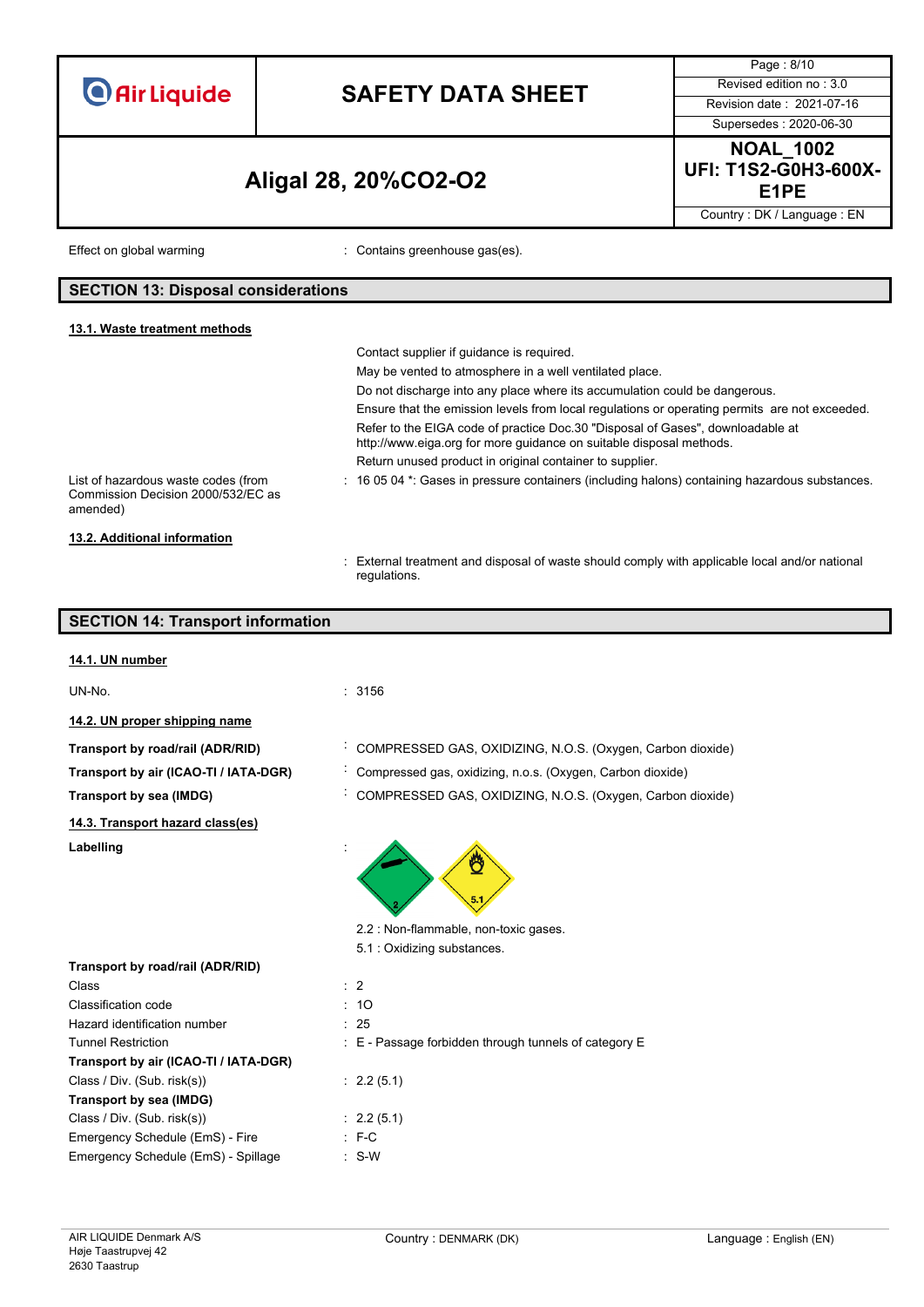|  | <b>O</b> Air Liquide |  |
|--|----------------------|--|
|  |                      |  |

# **SAFETY DATA SHEET** Revised edition no : 3.0

Supersedes : 2020-06-30

Page : 9/10

### **E1PE Aligal 28, 20%CO2-O2**

**NOAL\_1002 UFI: T1S2-G0H3-600X-**

Country : DK / Language : EN

| 14.4. Packing group                   |    |                                                                                                                                          |
|---------------------------------------|----|------------------------------------------------------------------------------------------------------------------------------------------|
| Transport by road/rail (ADR/RID)      |    | Not established.                                                                                                                         |
| Transport by air (ICAO-TI / IATA-DGR) |    | Not established.                                                                                                                         |
| Transport by sea (IMDG)               |    | Not established.                                                                                                                         |
| 14.5. Environmental hazards           |    |                                                                                                                                          |
| Transport by road/rail (ADR/RID)      | t. | None.                                                                                                                                    |
| Transport by air (ICAO-TI / IATA-DGR) |    | None.                                                                                                                                    |
| Transport by sea (IMDG)               | ÷. | None.                                                                                                                                    |
| 14.6. Special precautions for user    |    |                                                                                                                                          |
| Packing Instruction(s)                |    |                                                                                                                                          |
| Transport by road/rail (ADR/RID)      |    | $\therefore$ P200                                                                                                                        |
| Transport by air (ICAO-TI / IATA-DGR) |    |                                                                                                                                          |
| Passenger and Cargo Aircraft          |    | : 200.                                                                                                                                   |
| Cargo Aircraft only                   |    | : 200.                                                                                                                                   |
| Transport by sea (IMDG)               |    | : P200                                                                                                                                   |
| Special transport precautions         |    | : Avoid transport on vehicles where the load space is not separated from the driver's<br>compartment.                                    |
|                                       |    | Ensure vehicle driver is aware of the potential hazards of the load and knows what to do in the<br>event of an accident or an emergency. |
|                                       |    | Before transporting product containers:                                                                                                  |
|                                       |    | - Ensure there is adequate ventilation.                                                                                                  |
|                                       |    | - Ensure that containers are firmly secured.                                                                                             |
|                                       |    | - Ensure valve is closed and not leaking.                                                                                                |
|                                       |    | - Ensure valve outlet cap nut or plug (where provided) is correctly fitted.                                                              |
|                                       |    | - Ensure valve protection device (where provided) is correctly fitted.                                                                   |

#### **14.7. Transport in bulk according to Annex II of Marpol and the IBC Code**

: Not applicable.

### **SECTION 15: Regulatory information**

#### **15.1. Safety, health and environmental regulations/legislation specific for the substance or mixture**

| <b>EU-Regulations</b>                     |                                                                                                           |
|-------------------------------------------|-----------------------------------------------------------------------------------------------------------|
| Restrictions on use                       | : None.                                                                                                   |
| Seveso Directive: 2012/18/EU (Seveso III) | : Covered.                                                                                                |
| <b>National regulations</b>               |                                                                                                           |
| National legislation                      | : Ensure all national/local regulations are observed.                                                     |
| <b>Denmark</b>                            |                                                                                                           |
| Recommendations Danish Regulation         | : Pregnant/breastfeeding women working with the product must not be in direct contact with the<br>product |
| 15.2. Chemical safety assessment          |                                                                                                           |
|                                           | A CSA does not need to be carried out for this product.                                                   |